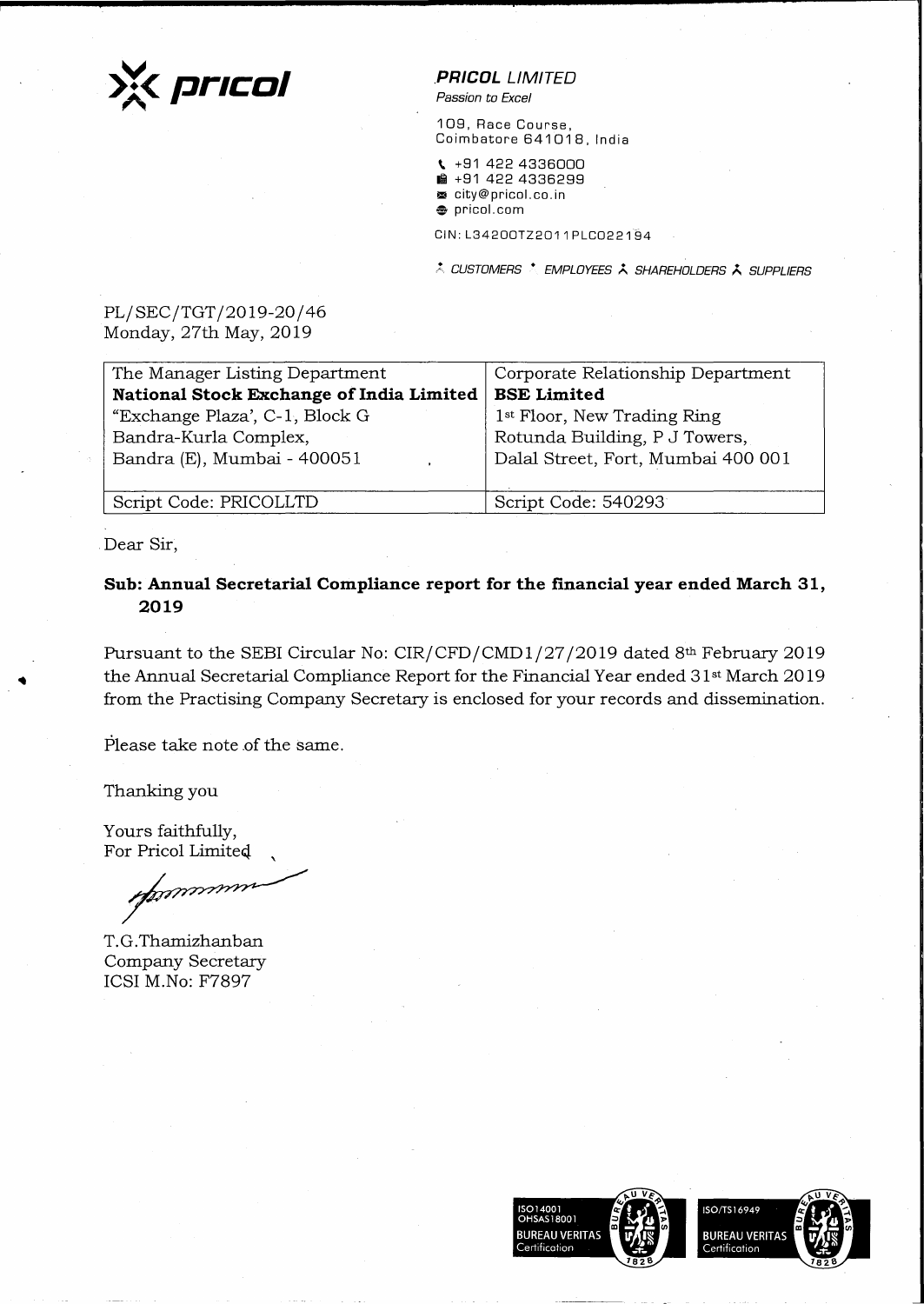

## **P. Eswaramoorthy and Company**

**Company Secretaries** 

**IS P. Eswaramoorthy B.Sc., LLB.,FCS.,** 

## **ANNUAL SECRETARIAL COMPLIANCE REPORT**

**OF** 

## **PRICOL LIMITED**

## **FOR THE FINANCIAL YEAR ENDED 31<sup>ST</sup> MARCH 2019**

To,.

The Members, Pricol Limited [CIN: L34200TZ2011 PLC022194] 109, Race Course, Coimbatore - 641018.

I have examined:

- (a) all the documents and records made available to us and explanation provided by Pricol Limited (herein after referred as "the listed entity").
- (b) the filings /submissions made by the listed entity to the stock exchanges,
- (c) website of the listed entity,
- (d} any other document / filing, as may be relevant, which has been relied upon to make this certification, for the year ended 31st March 2019 (herein after referred as "review period") in respect to compliance with the provisions of:
	- (a) the Securities and Exchange Board of India Act, 1992 ("SEBI Act") and the Regulations, circulars, guidelines issued there under; and
	- (b) the Securities Contracts (Regulation) Act, 1956 ("SCRA"), rules made there under and the Regulations, circulars, guidelines issued there under by the Securities and Exchange Board of lndia("SEBI");



No.44 & 44/1, 5th Street, Ramalinga Jothi Nagar, Near Corporation Office, Nanjundapuram Road, Ramanathapuram, Coimbatore - 641 045. @ 0422 - 2322333 ■ eswarfcs@gmail.com, eswaracs@gmail.com

 $\frac{1}{3}$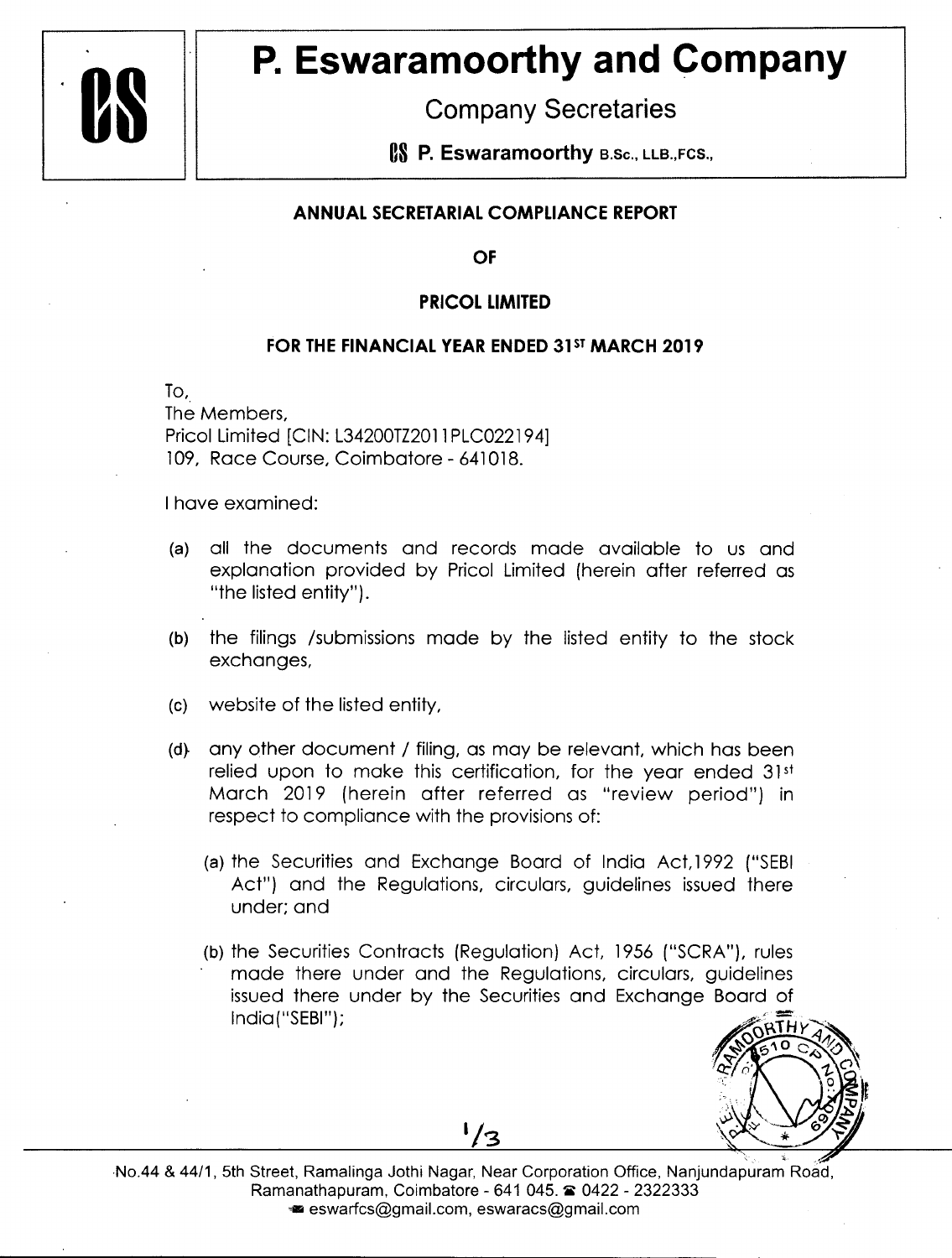The specific Regulations, whose provisions and the circulars/ guidelines issued there under, have been examined, include:-

- (a) Securities and Exchange Board of India (Listing Obligations and Disclosure Requirements) Regulations, 2015;
- (b) Securities and Exchange Board of India (Issue of Capital and Disclosure Requirements) Regulations, 2018, which does not applicable for the aforesaid review period;
- (c) Securities and Exchange Board of India (Substantial Acquisition of Shares and Takeovers) Regulations, 2011;
- (d) Securities and Exchange Board of India (Buyback of Securities) Regulations, 2018, which does not applicable for the aforesaid review period;
- (e) Securities and Exchange Board of India (Share Based Employee Benefits) Regulations, 2014, which does not applicable for the aforesaid review period;
- (f) Securities and Exchange Board of India (Issue and Listing of Debt Securities) Regulations, 2008, which does not applicable for the aforesaid review period;
- (g) Securities and Exchange Board of India(Issue and Listing of Non-Convertible and Redeemable Preference Shares) Regulations,2013, which does not applicable for the aforesaid review period;
- (h) Securities and Exchange Board of India (Prohibition of Insider Trading) Regulations,2015;
- (i) Other regulations and circulars/ guidelines issued by various Authorities whatever applicable thereunder;



 $2/3$